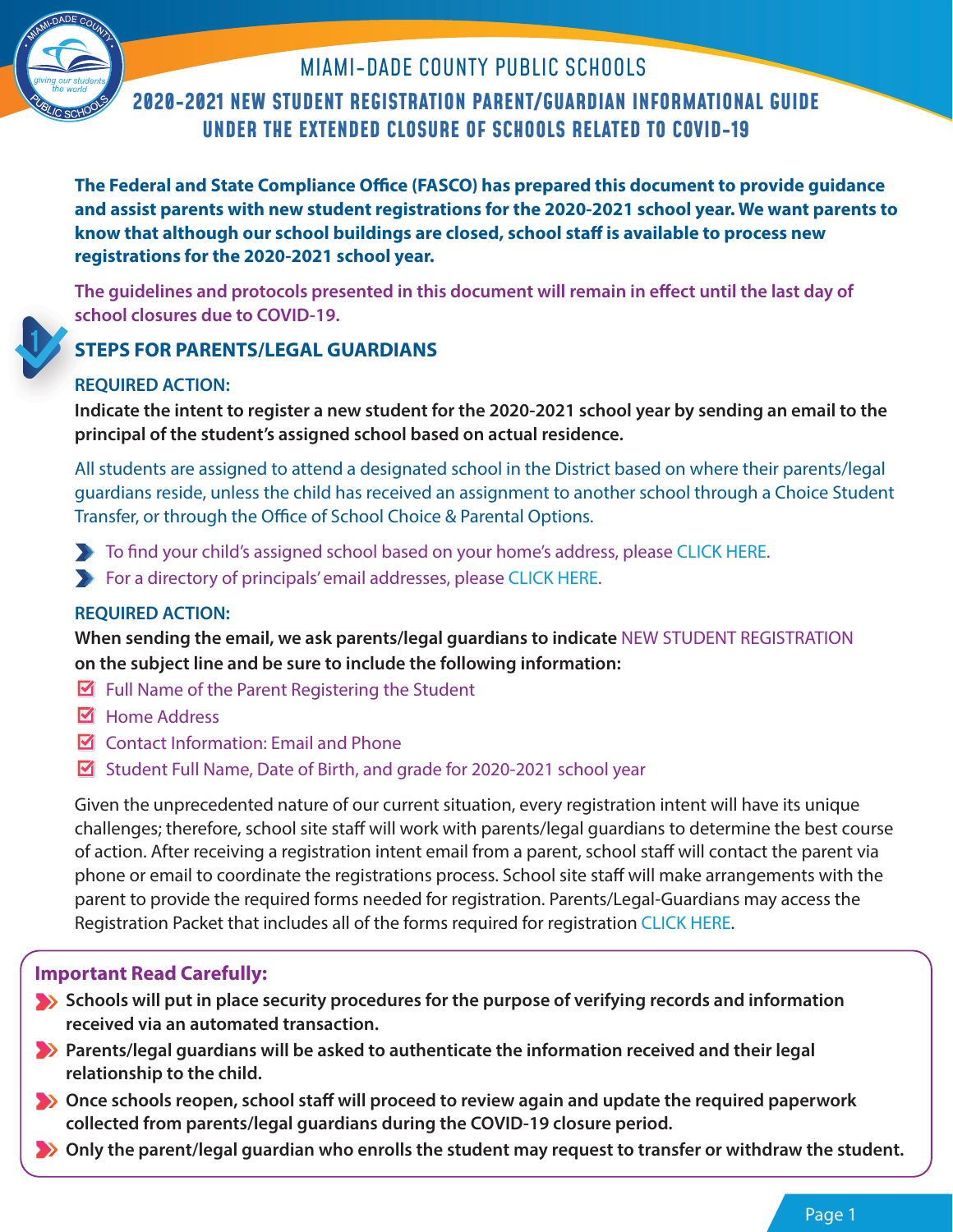

# **2020-2021 NEW STUDENT REGISTRATION PARENT/GUARDIAN INFORMATIONAL GUIDE UNDER THE EXTENDED CLOSURE OF SCHOOLS RELATED TO COVID-19** MIAMI-DADE COUNTY PUBLIC SCHOOLS

## **IMPORTANT REMINDERS FOR PARENTS/GUARDIANS IM**

## **COMPULSORY EDUCATION AGE REQUIREMENTS: CO**

**All children who have attained the age of six (6) years, or who will have attained the age of six (6) years All by February 1st of any school year, or who are older than six (6) years of age but have not attained the age of sixteen (16) years, except as otherwise provided in Florida law, are required to attend school regularly during the entire school term.**

### **KINDERGARTEN STUDENT:**

**Any child who will have attained the age of five (5) years on or before September 1st of the school year shall be eligible to enroll in kindergarten at any time during the year. A transferring kindergarten student is eligible to be enrolled in the District if the entrance age requirements have been met outside Florida and the child had been regularly enrolled there.**

Students transferring from elementary to middle or middle to high school, will be automatically assigned to their neighborhood school.

## **SCHOOL CHOICE/STUDENT TRANSFERS:**

**All students are assigned to attend a designated school in the District based on where their parents/legal guardians reside, unless the child has received an assignment to another school through a Parent Choice Student Transfer, or through the Office of School Choice & Parental Options.** 

If you wish to choose a different school for your child and request a transfer, you may do so through several options:

- For additional information regarding Magnet and Choice Programs, please CLICK HERE.
- For additional information regarding Parent Choice Transfers, please CLICK HERE. Please use Google Chrome, Mozilla Firefox, or Microsoft Edge



## **DOCUMENTS AND FORMS DO**

**School Board Policy 5112-Entrance Requirements** establishes the admission and registration **Sch** requirements for students entering school.

## **DOCUMENTS NEEDED AT TIME OF REGISTRATION:**

- $\triangleright$  Verification of age and legal name
- $\triangleright$  Verification of parent/legal guardian current residence
- $\blacksquare$  Health and Immunization Requirements, CLICK HERE

### **PROOF OF AGE:**

**Every child initially entering a District school must prove age by an authentic document issued by a governmental agency. If acceptable proof of age is not presented when the child first seeks admission, the principal should enroll the student temporarily and give the parent thirty (30) calendar days to secure proper proof.**

### **VERIFICATION OF RESIDENCE:**

**Verification of a parent's/legal guardian's residence via a Statement of Bonafide Residence - FM-7444 shall be required at the time the child registers in a District school.**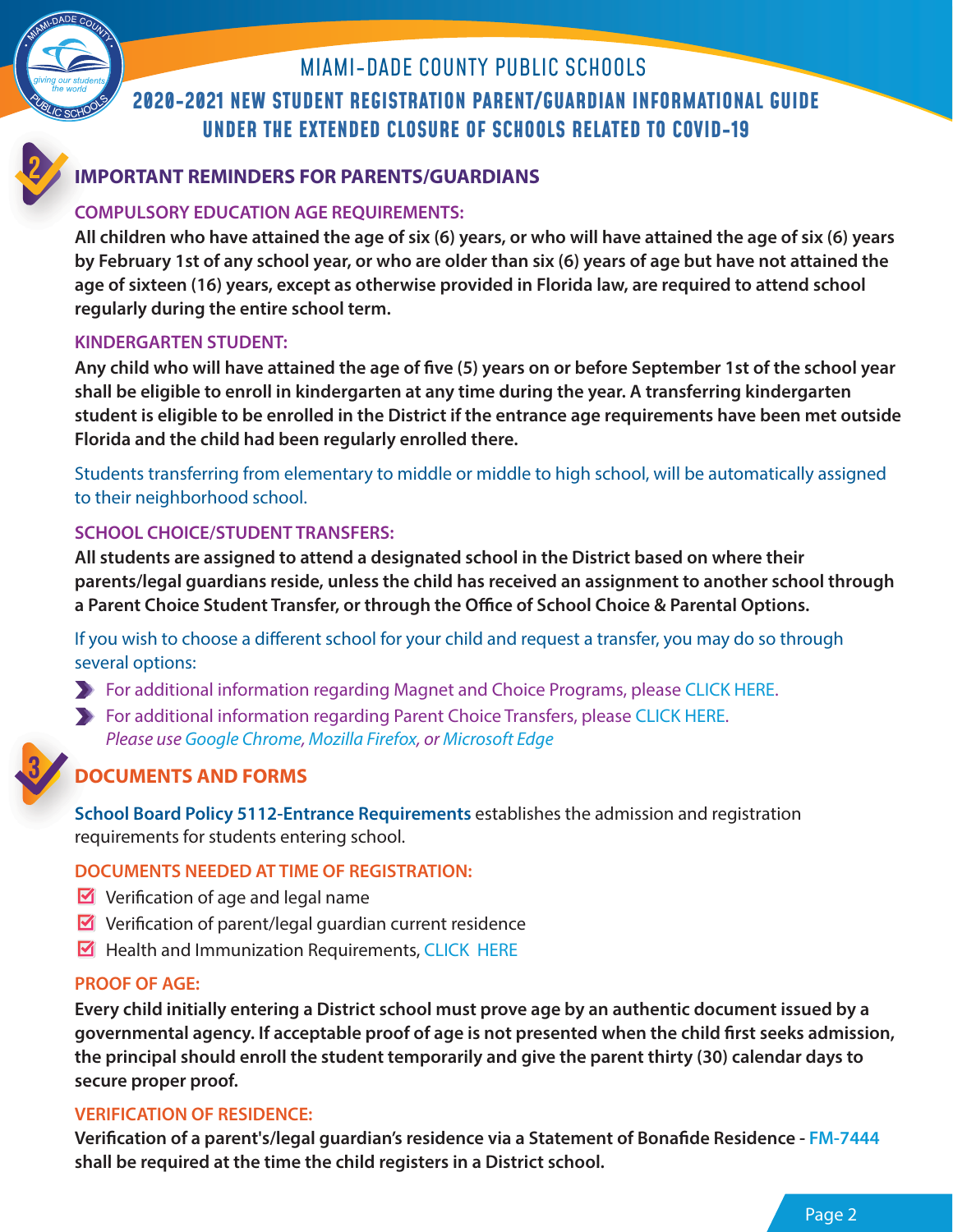

### **IMMUNIZATION & PHYSICALS:**

**Florida Statue 1003.22, states that the Florida Department of Health requires the school board of each district shall require each student prior to admittance, or attendance in a Florida public or private school in Pre-K-12th grade to present or to have on file a Florida Certificate of Immunization(DH-680). Parents/guardians will need to call their medical provider for an appointment, as they are still conducting well visits. Parents can explain that their child needs a well visit for a physical and immunizations for school entry. If parents/guardians are experiencing financial difficulties or if a parent/guardian does not have a private medical provider, they can contact the Florida Department of Health in Miami-Dade County Special Immunization Unit at (786) 845-0550 to schedule an appointment to receive FREE school entry vaccines. The Florida Department of Health (DOH) will provide FREE school entry vaccines, and the Federally Qualified Centers (FQC) in Miami-Dade County will provide a school entry physical based on parents/guardians' income. For additional information, please CLICK HERE.** 

### **FORMS NEEDED AT TIME OF REGISTRATION:**

- $\boxtimes$  Home Language Survey Form (FM-5196)
- $\boxtimes$  Disclosure at Time of Registration (FM-5740)
- Emergency Student Data Form (FM-2733)
- Project UP-START Student Questionnaire (FM-7378)

**The Emergency Student Data Form** governs early release of the student. The registering parent/legal guardian who signs/verifies this form is responsible for providing truthful and accurate information. If the student's parents are divorced or separated, the **enrolling parent** is responsible for providing information that is consistent with the most recent court order governing such matters as divorce, separation or custody.

**Student Disclosures:** Each student at the time of initial registration for school shall note previous school expulsions, arrests resulting in a charge, juvenile justice actions, and any corresponding referral to mental health services by a school distr ict that the student previously attended.

**Project UP-START** seeks to ensure a successful educational experience for children and youth living with unstable housing in Miami-Dade County by collaborating with parents, families, schools, and community through opening the doors to academic opportunities, removing barriers, and promoting a healthy sense of self with hope for a bright tomorrow. For additional information, Please CLICK HERE.

## **Contact Information:**

- **For additional support regarding registrations, parents can email their Home School principal directly or email FASCO staff at studentregistrations@dadeschools.net.**
- **For additional support, please call the District's Hotline: 305-995-3000 and request to connect with Student Registration Support. (Hours of Operation: M-F from 8 a.m. – 4 p.m.)**
- **For additional information regarding new student registrations, parents can visit the FASCO web page at attendanceservices.dadeschools.net.**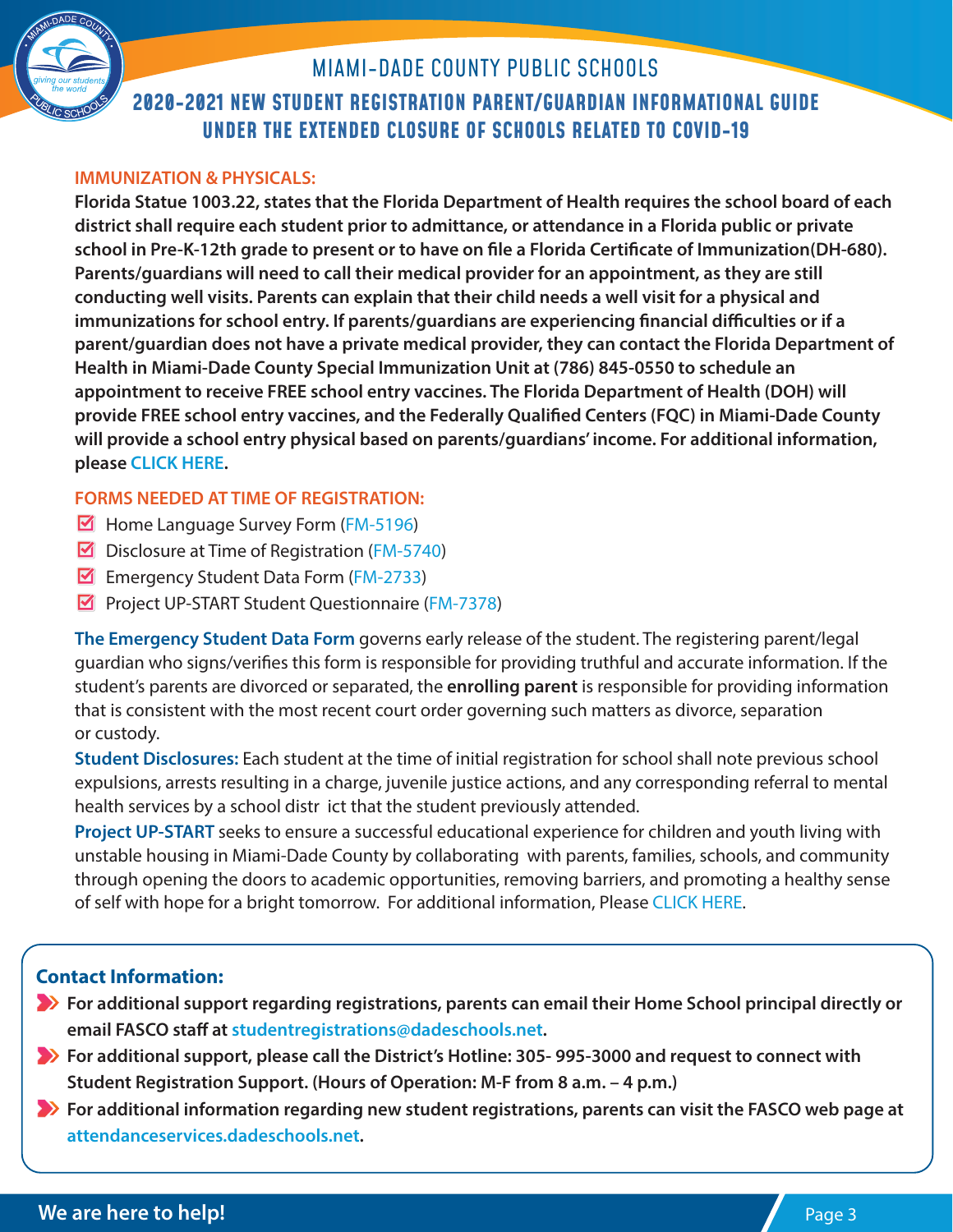

# ESCUELAS PÚBLICAS DEL CONDADO MIAMI DADE

# **NUEVA GUÍA INFORMATIVA DE MATRÍCULA PARA PADRES DE FAMILIA / TUTORES SOBRE EL CIERRE DE ESCUELAS EXTENDIDO RELACIONADO CON EL COVID-19 PARA EL 2020-2021**

**La Oficina de Cumplimiento Federal y Estatal (Federal and State Compliance Office, FASCO) ha preparado este documento para proporcionar orientación y asistencia a los padres de familia con las matrículas de nuevos estudiantes para el curso escolar del 2020-2021. Queremos que los padres de familia sepan que, aunque nuestros planteles escolares están cerrados, el personal escolar está disponible para procesar nuevas matrículas para el curso escolar del 2020-2021.**

**Los reglamentos y protocolos presentados en este documento permanecerán vigentes hasta el último día del cierre de las Los escuelas debido al COVID-19. esc**

### **PASOS PARA LOS PADRES DE FAMILIA / TUTORES LEGALES PA**

#### **ACCIÓN REQUERIDA: AC**

**Por favor, indique su intención de matricular a un nuevo estudiante para el curso escolar del 2020-2021 al enviar un correo Por electrónico al director de la escuela de vecindario donde el estudiante está asignado actualmente.** 

Todos los estudiantes están asignados a asistir a una escuela específica de un Distrito de acuerdo al área donde vivan sus padres de familia / tutores legales, al menos que el estudiante haya recibido una asignación a otra escuela a través de un traslado (Choice Student Transfer) o a través de la Oficina de Selección Escolar y Opciones para Padres de Familia (Office of School Choice & Parental Options).

- Para encontrar la escuela a la cual sus hijos han sido asignados según la dirección de su hogar, por favor, HAGA CLIC AQUÍ.
- Para obtener un directorio de las direcciones de correo electrónico de los directores, por favor, HAGA CLIC AQUÍ.

#### **ACCIÓN REQUERIDA:**

**Al enviar el correo electrónico, le pedimos a los padres de familia / tutores legales que escriban en la línea del asunto: NEW STUDENT REGISTRATION, que significa (MATRÍCULA NUEVA DE UN ESTUDIANTE) y por favor, asegúrese de incluir** 

#### **la siguiente información:**

- $\boxtimes$  Nombre completo del padre de familia que matricula al estudiante
- $\boxtimes$  Dirección de su hogar
- $\boxtimes$  Su información de contacto: correo electrónico y teléfono
- Nombre completo del estudiante, fecha de nacimiento y nivel de grado para el curso escolar del 2020-2021

Dada la naturaleza sin precedentes de nuestra situación actual, cada intento de matrícula tendrá sus desafíos únicos; por lo tanto, el personal del plantel escolar laborará con los padres de familia / tutores legales para determinar el mejor modo de proceder. Después de recibir un correo electrónico de intención de matrícula de un padre de familia, el personal de la escuela se comunicará con dicho padre / madre por teléfono o correo electrónico para coordinar el proceso de matrícula. El personal del plantel escolar hará arreglos con los padres de familia para proporcionar los formularios necesarios para la matrícula. Los padres / tutores legales pueden acceder al paquete de registro que incluye todos los formularios necesarios para el registro HAGA CLIC AQUÍ.

#### **Importante, leer cuidadosamente:**

- **Las escuelas implementarán procedimientos de seguridad con el propósito de verificar los expedientes y la información recibida a través de una transacción automatizada.**
- **Se les pedirá a los padres de familia / tutores legales que autentifiquen la información recibida y su relación legal con el estudiante.**
- **Una vez que las escuelas vuelvan a abrir, el personal de la escuela procederá a revisar nuevamente y actualizará la documentación requerida recopilada de los padres de familia / tutores legales durante el período del cierre debido al COVID-19.**

**Solamente el padre de familia / tutor legal que matricula al estudiante puede solicitar el traslado o el retiro del estudiante.**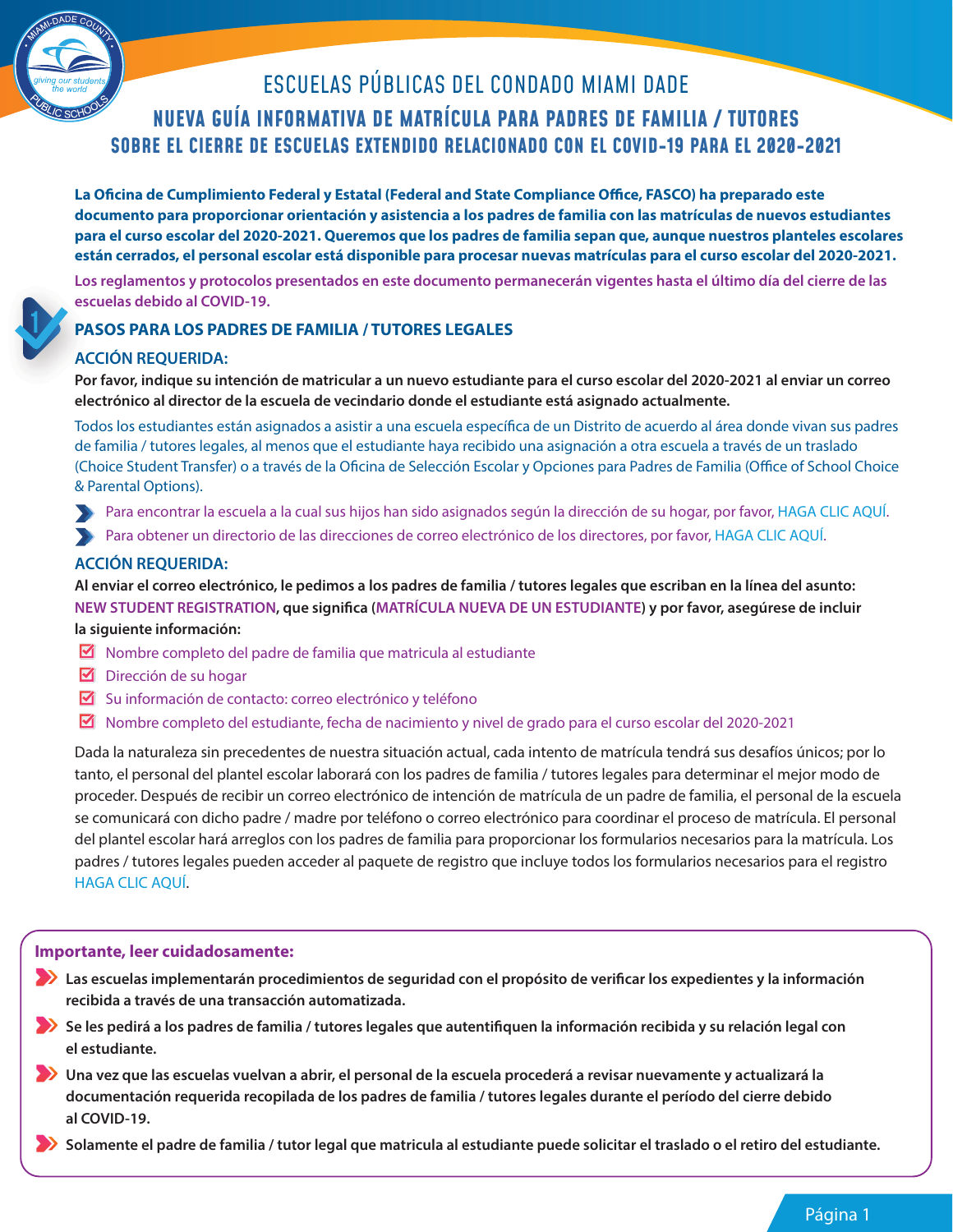

# ESCUELAS PÚBLICAS DEL CONDADO MIAMI DADE

# **NUEVA GUÍA INFORMATIVA DE MATRÍCULA PARA PADRES DE FAMILIA / TUTORES SOBRE EL CIERRE DE ESCUELAS EXTENDIDO RELACIONADO CON EL COVID-19 PARA EL 2020-2021**

### **RECORDATORIOS IMPORTANTES PARA PADRES DE FAMILIA / TUTORES REC**

### **REQUISITOS OBLIGATORIOS DE EDAD: REQ**

**Todos los estudiantes que hayan cumplido los seis (6) años o que cumplirán los seis (6) años antes del 1º de febrero de Tod cualquier curso escolar o que sean mayores de seis (6) años de edad, pero no han alcanzado la edad de dieciséis (16) años, a menos que se establezca lo contrario en la ley de la Florida, deben asistir a la escuela regularmente durante todo el período escolar.**

#### **ESTUDIANTE DE KINDERGARTEN:**

**Cualquier estudiante que haya alcanzado la edad de cinco (5) años en o antes del 1º de septiembre en un curso escolar será elegible para ser matriculado en el Kindergarten en cualquier momento durante el curso escolar. Un estudiante trasladado al Kindergarten es elegible para ser matriculado en el Distrito si los requisitos de edad se han cumplido fuera de la Florida y el estudiante estuvo matriculado regularmente allí.**

Los estudiantes que hacen un traslado de escuelas primarias a escuelas intermedias o de escuelas intermedias a escuelas secundarias serán asignados automáticamente a la escuela de su vecindario.

#### **ESCUELA DE SELECCIÓN / TRASLADO DE ESTUDIANTES:**

**Todos los estudiantes están asignados a asistir a una escuela designada en el Distrito según la dirección donde viven sus padres de familia / tutores legales, a menos que el estudiante haya recibido una asignación a otra escuela a través del traslado Parent Choice Student Transfer o a través de la Oficina de Selección Escolar y Opciones para Padres de Familia (Office of School Choice & Parental Options).** 

Si desea elegir una escuela diferente para su estudiante y solicitar un traslado, puede hacerlo a través de varias opciones:

- Para obtener información adicional sobre los Programas Magnet y Choice, por favor, HAGA CLIC AQUÍ.
- Para obtener información adicional sobre los traslados Parent Choice Transfers, HAGA CLIC AQUÍ. Por favor, utilice Google Chrome, Mozilla Firefox o Microsoft Edge

#### **DOCUMENTOS Y FORMULARIOS DO**

**La Política de la Junta Escolar 5112-Requisitos de ingreso** establece los requisitos de ingreso y matrícula para los estudiantes **La P** que entran en la escuela. que

#### **DOCUMENTOS NECESARIOS EN EL MOMENTO DE LA MATRÍCULA:**

- Verificación de edad y nombre legal
- $\triangleright$  Verificación de la vivienda actual de los padres de familia
- $\blacksquare$  Requisitos de salud e inmunización, HAGA CLIC AQUÍ

#### **COMPROBANTE DE EDAD:**

**Cada estudiante que ingrese inicialmente a una escuela del Distrito debe demostrar su edad mediante un documento auténtico emitido por una agencia gubernamental. Si no se presenta un comprobante de edad aceptable cuando el estudiante solicite el ingreso por primera vez, el director debe matricular al estudiante temporalmente y proporcionarles a los padres de familia treinta (30) días de calendario para obtener el comprobante adecuado.**

#### **VERIFICACIÓN DE RESIDENCIA:**

**La verificación de la residencia de un padre / madre de familia / tutor legal, a través de una Declaración de Residencia de Buena Fe (Statement of Bonafide Residence) - FM-7444, se requerirá en el momento que el estudiante se matricule en una escuela del Distrito.**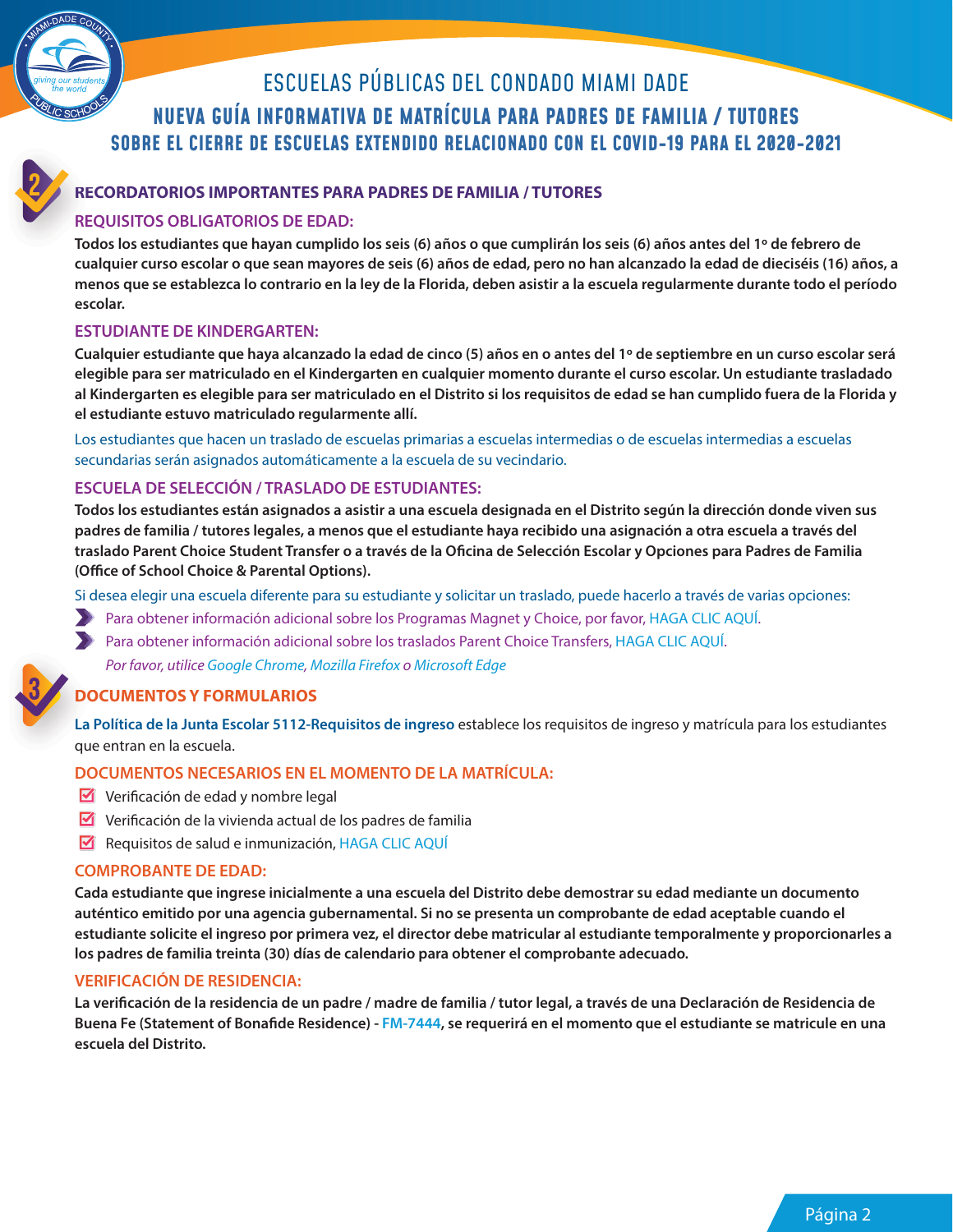

# **NUEVA GUÍA INFORMATIVA DE MATRÍCULA PARA PADRES DE FAMILIA / TUTORES SOBRE EL CIERRE DE ESCUELAS EXTENDIDO RELACIONADO CON EL COVID-19 PARA EL 2020-2021** ESCUELAS PÚBLICAS DEL CONDADO MIAMI DADE

### **INMUNIZACIÓN Y EXÁMENES FÍSICOS:**

**El Estatuto de la Florida 1003.22, establece que el Departamento de Salud de la Florida requiere que la junta escolar de cada distrito requiera a cada estudiante antes de ingresar y asistir a una escuela pública o privada de la Florida en los grados comprendidos de Pre-Kindergarten a 12º grado, presenten o mantengan en el expediente un Certificado de Inmunización de la Florida (DH-680). Los padres de familia / tutores deben llamar a su proveedor médico para programar una cita, ya que dichos aún realizan visitas de cuidados preventivos. Los padres de familia pueden explicar que su estudiante necesita una visita de cuidados preventivos (well visit) para un examen físico y vacunas para ingresar a la escuela. Si los padres de familia / tutores experimentan dificultades económicas o si los padres de familia / tutores no tienen un proveedor médico privado, pueden comunicarse con el Departamento de Salud de la Florida en la Unidad de Inmunización Especial del Condado Miami-Dade (Florida Department of Health in Miami-Dade County Special Immunization Unit) al (786) 845-0550 para programar una cita para recibir vacunas GRATIS para ingresar a la escuela. El Departamento de Salud de la Florida (DOH) proporcionará vacunas GRATUITAS para ingresar a la escuela y los Centros Federales Cualificados (Federally Qualified Centers, FQC) en el Condado Miami-Dade proporcionarán un examen físico de ingreso a la escuela que se basa en los ingresos de los padres de familia / tutores. Para obtener información adicional, por favor, HAGA CLIC AQUÍ.** 

#### **DOCUMENTOS NECESARIOS EN EL MOMENTO DE LA MATRÍCULA:**

- **Formulario de encuesta del idioma del hogar (FM-5196)**
- $\boxtimes$  Divulgación en el momento de la matrícula (FM-5740)
- $\boxtimes$  Formulario de datos de emergencia para estudiantes (FM-2733)
- $\boxtimes$  Cuestionario del Proyecto UP-START para estudiantes (FM-7378)

**El formulario de contactos de emergencia para estudiantes** gobierna la salida temprana del estudiante. El padre / madre de familia / tutor legal que matricula y firma / verifica dicho formulario es responsable de proporcionar información veraz y correcta. Si los padres de familia del estudiante están divorciados o separados, el padre / madre de familia que matricula al estudiante es responsable de proporcionar información que sea consistente con la orden judicial más reciente que rige asuntos tales como el divorcio, la separación o la custodia.

**Divulgaciones de los estudiantes:** Cada estudiante en el momento de la matrícula inicial a la escuela debe tener en cuenta las expulsiones escolares anteriores, arrestos que resulten en un cargo, acciones de justicia juvenil y cualquier derivación correspondiente a referidos para servicios de salud mental por el distrito escolar al cual el estudiante asistió anteriormente.

**El Proyecto UP-START** busca asegurar una experiencia educacional exitosa para estudiantes y jóvenes que viven en viviendas inestables en el Condado Miami-Dade mediante la colaboración con padres / madres, familias, escuelas y la comunidad al abrir puertas a oportunidades académicas, eliminar barreras y promover un sentido saludable de sí mismo con la esperanza de un brillante mañana. Para obtener información adicional, por favor, HAGA CLIC AQUÍ.

#### **Información de Contacto:**

- **Para obtener apoyo adicional con respecto a las matrículas, los padres de familia pueden enviar un correo electrónico SAL directamente al director de su escuela local o al personal de FASCO a studentregistrations@dadeschools.net.** 
	- **Para asistencia adicional, por favor, llame a la línea directa del Distrito: 305-995-3000 y solicite que lo comuniquen con el Apoyo para Matrículas de Estudiantes (Student Registration Support). (Horario de operación: de lunes a viernes, de 8 a.m. a 4 p.m.)**
	- **Para obtener información adicional sobre las nuevas matrículas de los estudiantes, los padres de familia pueden visitar la página web de FASCO en attendanceservices.dadeschools.net.**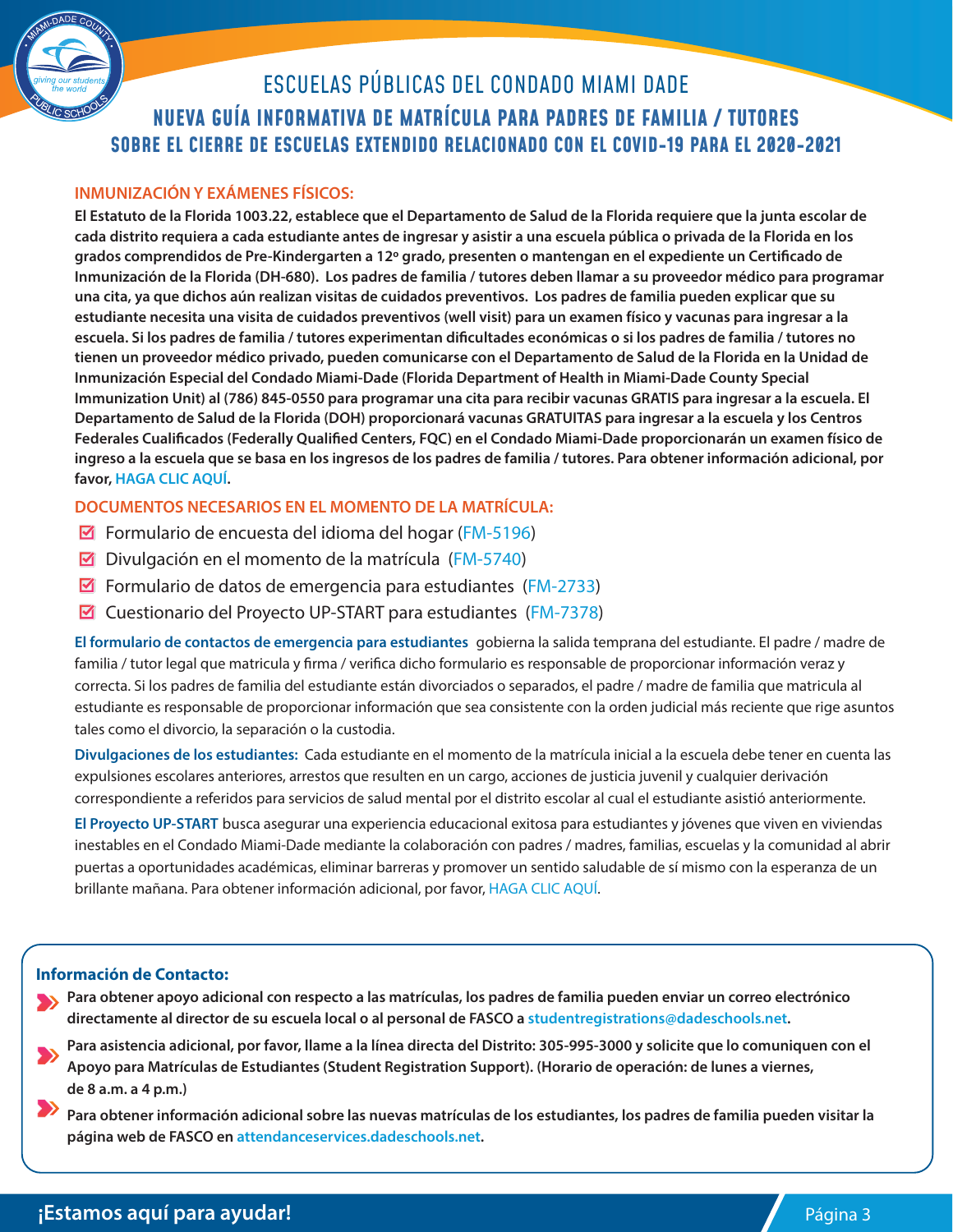

# LEKÒL LETA MIAMI-DADE COUNTY

# **GID ENFÒMASYON POU PARAN/GADYEN ENSKRI NOUVO ELÈV POU ANE LEKÒL 2020-2021 ANBA EKSTANSYON FÈMTI LEKÒL AKOZ COVID-19**

**"The Federal and State Compliance Office (FASCO)" (Biwo Konfòmite Federal ak Eta a) prepare dokiman sa a pou gide e ede paran ak enskripsyon nouvo elèv pou ane lekòl 2020-2021 an. Nou vle fè paran yo konnen malgre bilding lekòl yo fèmen, anplwaye lekòl yo disponib pou fè pwosesis nouvo enskripsyon yo pou ane lekòl 2020-2021 an.**

**Gid ak pwotokòl nou prezante nan dokiman sa a ap rete valab jiska dènye jou fèmti lekòl akoz Gid COVID-19 la. CO**

## **ETAP POU PARAN/GADYEN LEGAL ET**

## **AKSYON OBLIGATWA: AK**

**Endike entansyon pou enskri yon nouvo elèv pou ane lekòl 2020-2021 nan voye yon imèl bay En direktè/tris lekòl yo asiyen elèv la baze sou adrès kay kote li rete kounye a.** 

Distri a asiyen tout elèv pou yo ale nan yon lekòl yo deziyen yo baze sou adrès kote paran/gadyen legal yo abite, sofsi yo asiyen elèv la nan yon lòt lekòl atravè Transfè Chwa Paran, oubyen atravè Biwo Chwa ak Opsyon Paran.

Pou jwenn lekòl yo asiyen pitit ou a baze sou adrès kay kote ou abite, silvouplè KLIKE LA A.

Pou jwenn lis adrès imèl direktè/tris la, silvouplè KLIKE LA A.

## **AKSYON OBLIGATWA:**

**Lè paran/gadyen legal yo ap voye imèl yo, nou mande pou yo endike** NOUVO ELÈV **nan liy sijè a e asire yo mete enfòmasyon sa yo:**

- Tout Non ak Prenon Paran ki ap Enskri Elèv la
- Adrès Lakay li
- **Enfòmasyon Kontak: Imèl ak Telefòn**
- Tout Non ak Prenon Elèv la, Dat Nesans, ak nòt li pou ane lekòl 2020-2021 an

Akoz sitiyasyon ekstrawòdinè nou ap viv kounye a, chak entansyon enskripsyon ap gen difikilte pa l; pa konsekan, anplwaye andwa lekòl yo ap travay ak paran/gadyen legal yo pou detèmine pi bon desizyon an. Aprè yo fin resevwa yon entansyon pou enskrispsyon nan men yon paran, anplwaye lekòl yo ap kontakte paran an nan telelefòn oubyen pa imèl pou kowòdone pwosesis enskripsyon an. Anplwaye andwa lekòl yo ap fè aranjman ak paran yo pou ba yo fòm nesesè pou enskripsyon an. Paran / Legal-gadyen legal ka gen aksè a Pake a Enskripsyon ki gen ladan tout fòm yo mande pou enskripsyon KLIKE LA A.

## **Enpòtan Li Sa a Avèk Atansyon:**

- **Lekòl yo ap mete an plas pwosedi sekirite pou yo ka verifye dosye ak enfòmasyon yo resevwa atravè yon tranzaksyon otomatik.**
- **Nou ap mande paran/gadyen yo pou yo konfime enfòmasyon yo bay yo ak relasyon legal yo ak timoun nan.**
- **Yon fwa lekòl re-ouvè, anplwaye lekòl yo pral kontinye revize ankò papye yo te kolekte nan men paran/gadyen legal yo pandan peryòd COVID-19 la.**
- **Sèlman paran/gadyen legal ki te enskri elèv la ki ka mande pou transfere oubyen retire elèv la nan lekòl la.**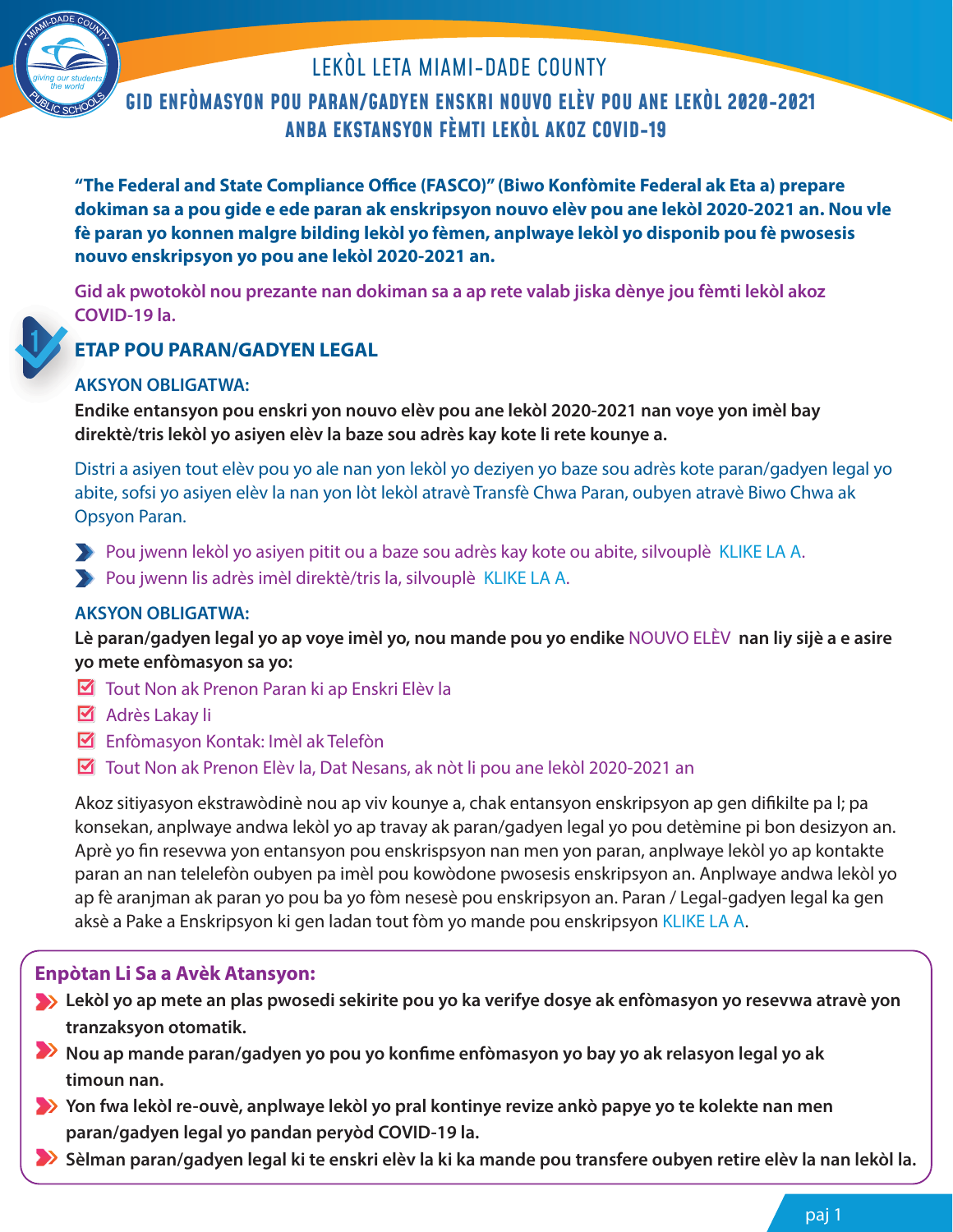

# **GID ENFÒMASYON POU PARAN/GADYEN ENSKRI NOUVO ELÈV POU ANE LEKÒL 2020-2021 ANBA EKSTANSYON FÈMTI LEKÒL AKOZ COVID-19** LEKÒL LETA MIAMI-DADE COUNTY

## **RAPÈL ENPÒTAN POU PARAN/GADYEN RA**

## **RANFÒSMAN DEMAND LAJ POU EDIKASYON: RA**

**Tout timoun ki gen sis (6) an daj, oubyen ki pral gen (6) an daj vè 1ye fevriye nan nenpòt ane lekòl, Tou oubyen ki pi gran pase (6) daj men ki poko gen (16) an daj, eksepte jan yo bay li nan lwa Florid, dew ale lekòl regilyèman pandan tout tèm ane lekòl la.**

### **ELÈV JADENDANFAN:**

**Nenpòt timoun ki pral gen senk (5) an daj nan jou oubyen anvan 1ye septanm nan ane lekòl la ap elijib pou enskri nan jadendanfan nan nenpòt lè pandan ane a. Yon elèv jadendanfan ki transfere elijib pou enskri nan Distri a si li satisfè demand laj andeyò Florid e timoun nan te enskri la regilyèman.**

Nou ap asiyen Elèv k ap transfere soti nan lekòl elemantè pou ale nan lekòl mwayen, oubyen soti nan lekòl mwayen pou ale nan lekòl segondè, otomatikman nan lekòl katye yo.

## **LEKÒL CHWA/TRANSFÈ ELÈV:**

**Distri a asiyen tout elèv pou yo ale nan yon lekòl yo deziyen yo baze sou adrès kote paran/gadyen legal yo abite, sofsi yo asiyen elèv la nan yon lòt lekòl atravè Transfè Chwa Paran, oubyen atravè Biwo Chwa ak Opsyon Paran.** 

Si w ta renmen chwazi pou diferan lekòl pou pitit ou e mande yon transfè, ou ka fè sa atravè plizyè opsyon:

- Pou enfòmasyon adisyonèl konsènan Pwogram Magnet ak Pwogram Chwa, silvouplè KLIKE LA A.
- Pou enfòmasyon adisyonèl konsènan Transfè Chwa Paran, silvouplè KLIKE LA A. Silvouplè itilize Google Chrome, Mozilla Firefox, oswa Microsoft Edge

# **DOKIMAN AK FÒMS DO**

**Règ Komisyon Konsèy Lekòl 5112-Demand Antre Lekòl** Lekòl etabli demand admisyon ak enskripsyon ou **Rè** elèv ki ap antre lekòl. elè

## **DOKIMAN OU AP BEZWEN NAN LÈ ENSKRIPSYON AN:**

- $\triangleright$  Verifikasyon laj ak non legal
- $\blacksquare$  Verifikasyon adrès kay paran gadyen/legal la abite kounye a
- $\Box$  Demand sante ak vaksen, KLIKE LA A

### **PRÈV LAJ:**

**Chak timoun ki ap premye antre nan Distri la dwe pwouve laj yo ak vrè dokiman yon ajan gouvènmantal bay. Si yo pa prezante prèv laj ki akseptab lè timoun nan ap premye enskri, direktè/tris la ap enskri timoun nan tanporèman e bay paran an trant (30) jou pou asire li pote bon prèv vini.**

### **VERIFIKASYON ADRÈS:**

**Nou ap mande verifikasyon adrès paran/gadyen la atravè yon "Bonafide Residence" – (Deklarasyon Rezidans Bonfwa) - FM-7444 nan lè yo ap enskri elèv la nan Distri lekòl la.**